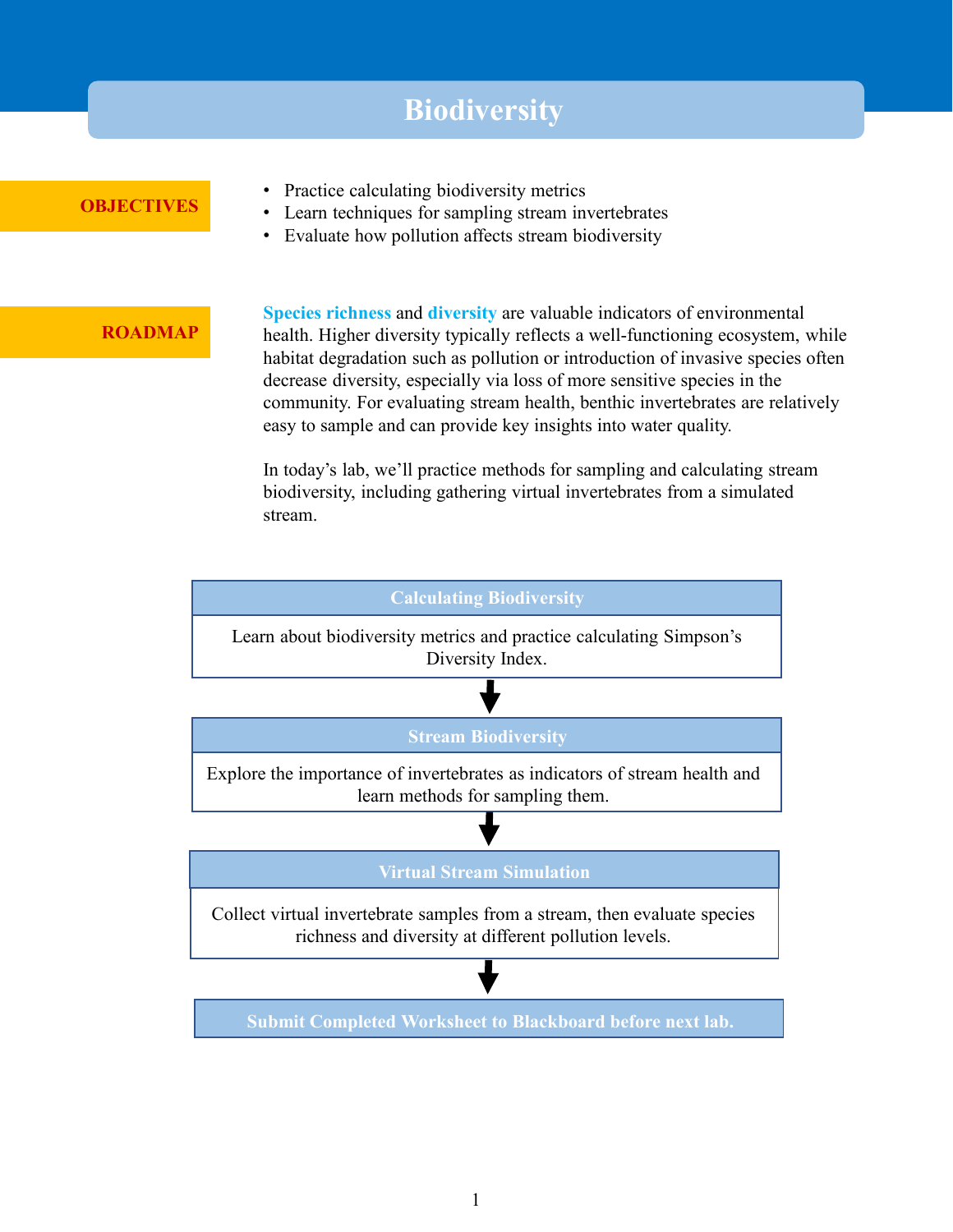# **Calculating Biodiversity**

#### Name:

#### **DIVERSITY INDEX**

The **diversity** of species in an area is a combination of the number of species, or species richness, and how abundant each of these species are. The highest diversity is achieved in communities with many species and relatively even distribution of abundance, rather than one or two species dominating.

The **Simpson's Diversity Index (SDI)** is a number that can be used to quantify the diversity of a community. A higher number indicates a higher level of diversity (but is always a decimal <1).

Simpson's Diversity Index (
$$
D_s
$$
) = 1 -  $\frac{\sum n_i (n_i - 1)}{N (N - 1)}$ 

Where:

 $n_i$  = the # of individuals in a species

 $N =$  the TOTAL # of individuals across all species

 $\Sigma =$  "sum"

WARMUP Using the two Symbol Populations below, practice calculating the SDI. For each warm were resulted to the full SDI caughten by always in all numbers you would population, write out the full SDI equation by plugging in all numbers you would need to calculate it (i.e. show your work). Double check your final answer.

|                                                                                                                                             | Population 2<br>& * $\begin{array}{c} 8 \\ 8 \\ 4 \end{array}$ * \$<br>$\$ $\$ $\$ &<br>& & & &<br>* * * | <b>Symbol</b> | Pop. $1$ | <b>Pop. 2</b> |
|---------------------------------------------------------------------------------------------------------------------------------------------|----------------------------------------------------------------------------------------------------------|---------------|----------|---------------|
| Population 1                                                                                                                                |                                                                                                          |               |          |               |
| ∗<br>$\&$<br>Ţ.<br>$\mathbb{S}$<br>$\left(\overline{a}\right)$<br>$\left(\overline{a}\right)$<br>$\ast$<br>@<br>\$<br>$! \t3x 8$<br>& * * * |                                                                                                          | $\&$          |          | O             |
|                                                                                                                                             |                                                                                                          | $\ast$        |          |               |
|                                                                                                                                             |                                                                                                          |               |          |               |
|                                                                                                                                             |                                                                                                          | @             |          |               |
|                                                                                                                                             |                                                                                                          | <b>Total</b>  | 18       | 18            |

Calculate SDI for Symbol Population 1. Final answer should be 0.83.

Calculate SDI for Symbol Population 2. Final answer should be 0.69.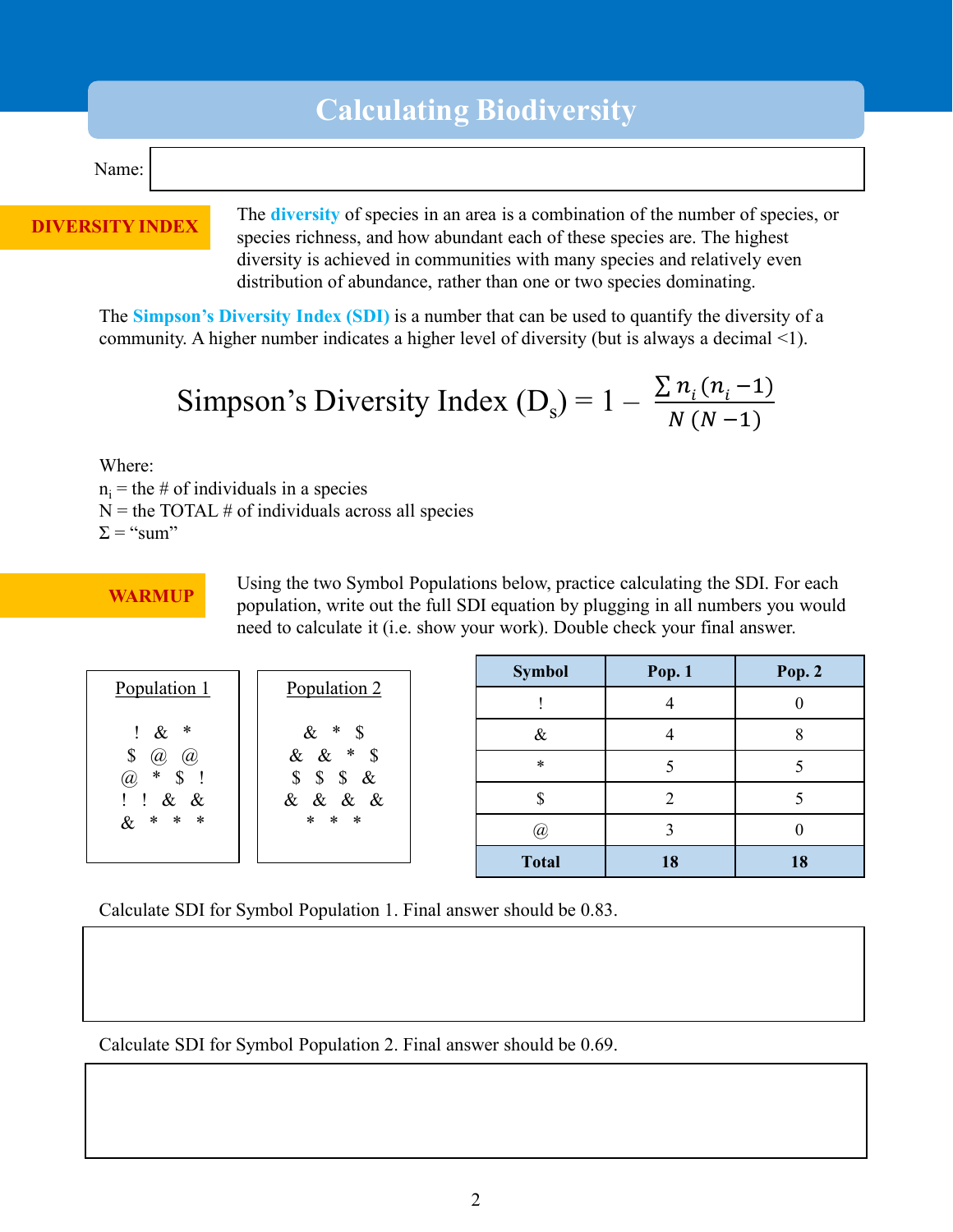# **Stream Biodiversity**

#### Name:

### **STREAM DIVERSITY**

Aquatic biodiversity – including invertebrates, fish, reptiles, and algae – is a common metric for assessing the ecological health of streams. Today, we will focus on benthic invertebrates, which include insects, worms, mollusks, and arthropods (i.e. crabs). That they are "benthic" means they are bottom dwelling, usually found on the streambed or under rocks.

Stream assessments often include measurements of **water quality** such as pH, temperature, dissolved oxygen, nitrate concentration, and phosphorous concentration. While water quality data are certainly a useful metric to measure stream health, data from biological communities can be even more informative. This is because researchers can ground truth the health of the stream by seeing what *actually* lives there.

Watch **[this short video on the importance of invertebrate sampling](https://www.youtube.com/watch?v=28j4D5o2RqQ)**. Describe at least two examples from the video of how invertebrates can inform us about stream health. Be specific!

### **SAMPLING METHODS**

The methods researchers use to collect data on aquatic biodiversity vary based on what taxa they are interested in. A common method for sampling benthic invertebrates involves using a **kicknet or seine**.

The net is placed or held in the middle of a stream. A researcher then kicks up the sediment upstream of the net, causing any invertebrates or fish disturbed from their resting place to flow with the stream current into the net. This method might be combined with rock flipping, where large rocks are picked up and any organic material brushed off, along with hiding invertebrates.

Watch **[this short video on kicknet](https://www.youtube.com/watch?v=ieG2H52nxkQ) sampling**. Typically, researchers will collect several samples from a single river. Why is this important?

If you were sampling a stream using a kicknet, and you had time to take 15 samples, where would you place your samples to get the best measure of stream health? Justify your answer.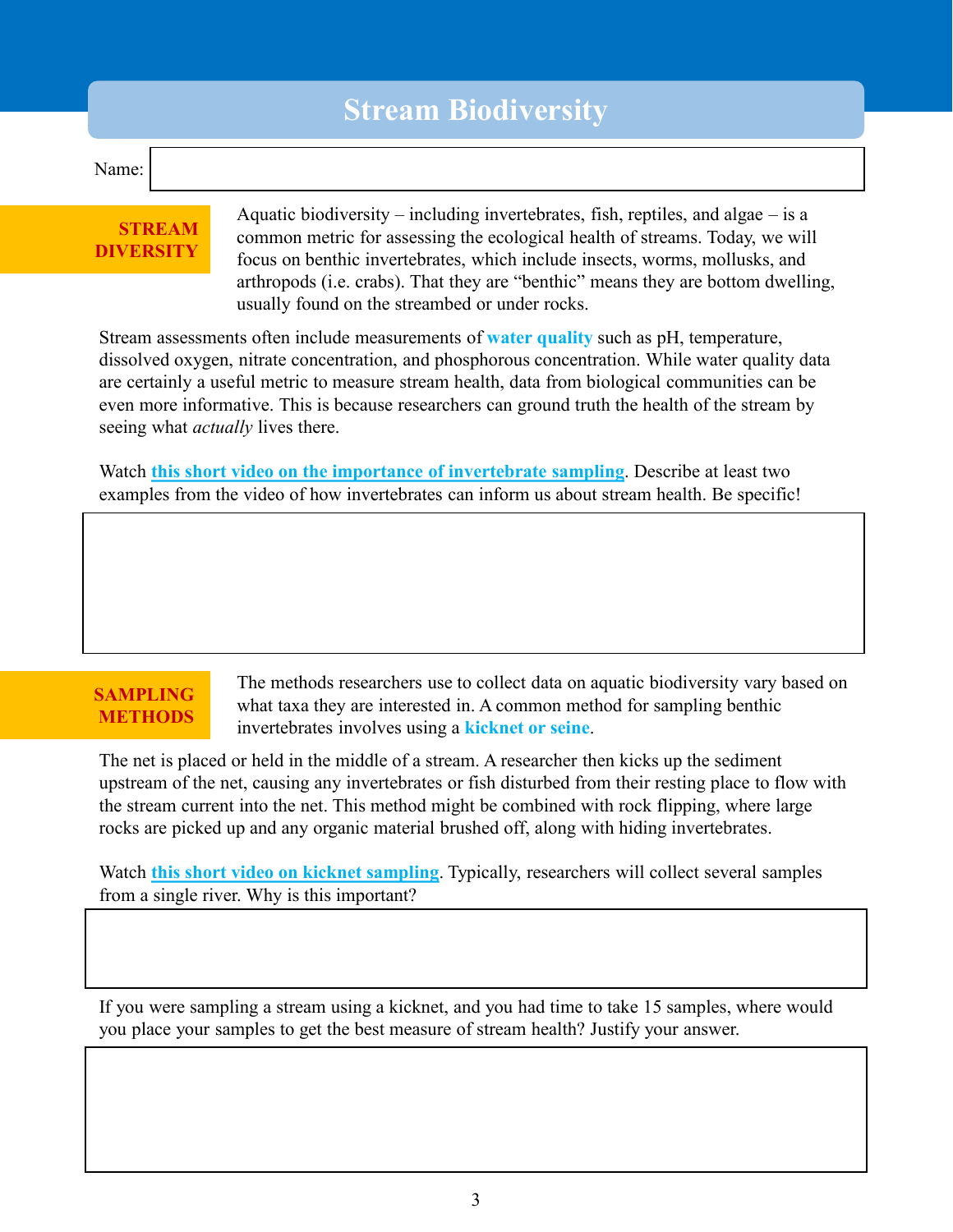## **Virtual Stream Simulation**

**VIRTUAL STREAM** Navigate to the **[Virtual Biology Lab stream diversity simulation](http://virtualbiologylab.org/NetWebHTML_FilesJan2016/StreamDiversityModel.html)**. This model is loosely based on the water quality monitoring procedure of the Save Our Streams project of the Izaac Walton League of America. Read below to get an overview of the model. More specific instructions for your lab activity are on page 5.

- When the model opens, the world-view will show a section of stream with sixteen sample buckets below, one for each species of invertebrate (see figure at bottom of this page). On the top right is a "Pollution" drop down menu. We will start at "None," then run additional simulations at increasing pollution levels. Leave the sampling time at the default (500). **Setup**
- To set your net in the stream, click the "Open Seine" button. When you're ready to begin your sample, click the "Go" button. As virtual invertebrates float by in the current, those caught in your net will automatically be sorted into their appropriate sampling bucket. You can also view statistics on the total number of species ("Total Species") and individuals ("Total Catch") caught. Sampling will automatically end when the specified sampling time has been reached. **Running**
- The "Reset" button clears all monitors and plots. Remember to reset your model in between each simulation you run, especially after changing the pollution level. **Resetting**



Simulated invertebrates. When "Pollution" is set to none, all species have similar probabilities of appearing. In the moderately polluted stream, the pollution sensitive species have low probabilities of appearing, the less-sensitive species have intermediate probabilities, and the tolerant species have high probabilities. When pollution is severe, sensitive species won't appear, less-sensitive species have a low probability, and most species captured will be pollution tolerant.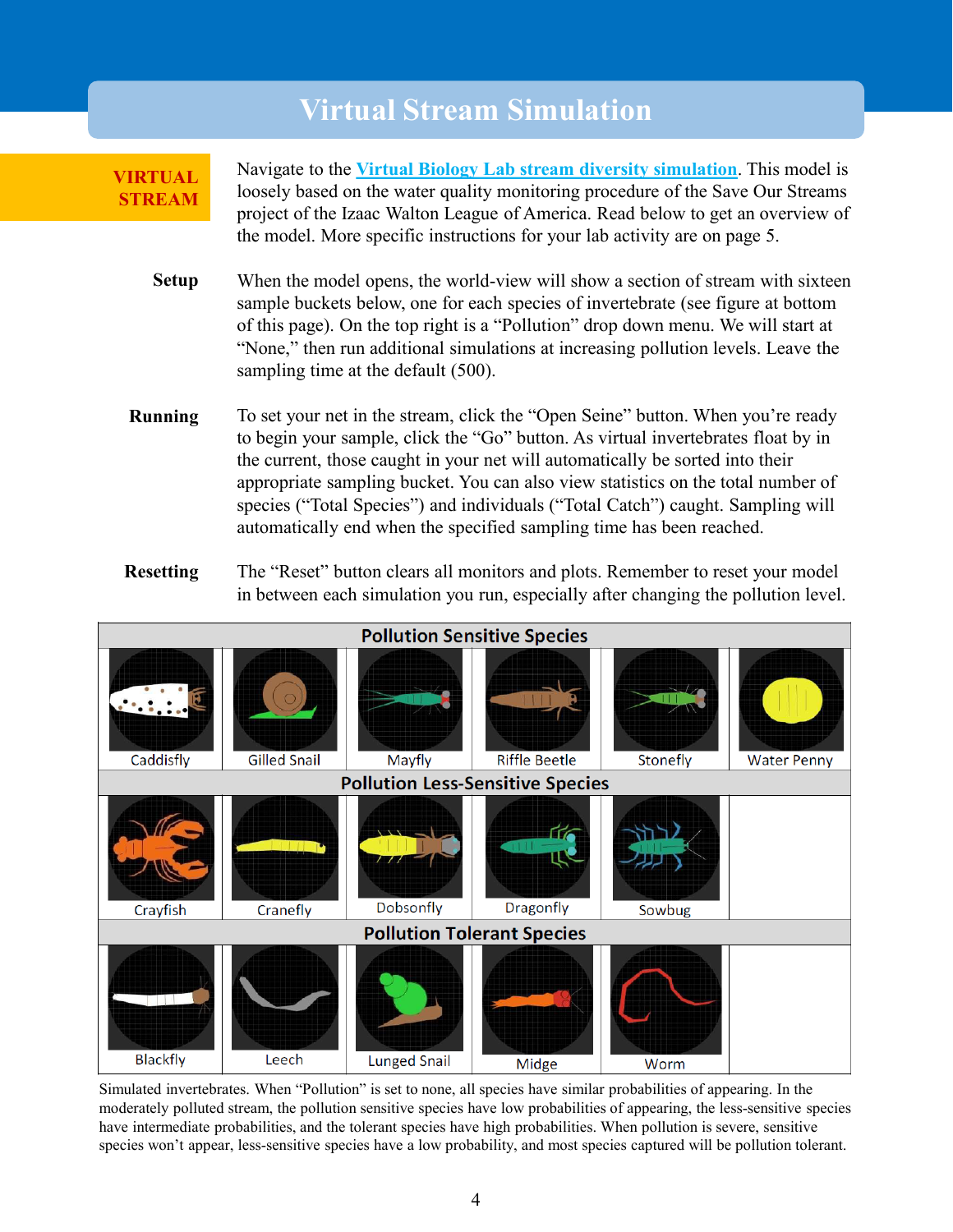# **Virtual Stream Simulation**

Name:

### **STREAM SIMULATION**

Following the model info on page 4, collect one virtual biodiversity sample each from a no pollution, moderate pollution, and high pollution steam. For each pollution level, record the # species caught, total species, and total catch in the tables below, then calculate the Simpson's Diversity Index (SDI). Keep sampling time constant at 500 for each simulation.

### **No Pollution**

| Pollution<br>Sensitive                               | Caddisfly       | Gilled Snail | Mayfly          | Riffle<br>Beetle | Stonefly | Water<br>Penny |  |
|------------------------------------------------------|-----------------|--------------|-----------------|------------------|----------|----------------|--|
| Count                                                |                 |              |                 |                  |          |                |  |
| Pollution<br>Less-Sensitive                          | Crayfish        | Cranefly     | Dobsonfly       | Dragonfly        | Sowbug   |                |  |
| Count                                                |                 |              |                 |                  |          |                |  |
| Pollution<br>Tolerant                                | <b>Blackfly</b> | Leech        | Lunged<br>Snail | Midge            | Worm     |                |  |
| Count                                                |                 |              |                 |                  |          |                |  |
| <b>Total Catch:</b><br>SDI:<br><b>Total Species:</b> |                 |              |                 |                  |          |                |  |

#### **Moderate Pollution**

| Pollution<br>Sensitive      | Caddisfly       | Gilled Snail        | Mayfly          | Riffle<br>Beetle | Stonefly | Water<br>Penny |
|-----------------------------|-----------------|---------------------|-----------------|------------------|----------|----------------|
| Count                       |                 |                     |                 |                  |          |                |
| Pollution<br>Less-Sensitive | Crayfish        | Cranefly            | Dobsonfly       | Dragonfly        | Sowbug   |                |
| Count                       |                 |                     |                 |                  |          |                |
| Pollution<br>Tolerant       | <b>Blackfly</b> | Leech               | Lunged<br>Snail | Midge            | Worm     |                |
| Count                       |                 |                     |                 |                  |          |                |
|                             |                 |                     |                 |                  |          |                |
| <b>Total Species:</b>       |                 | <b>Total Catch:</b> |                 |                  | SDI:     |                |